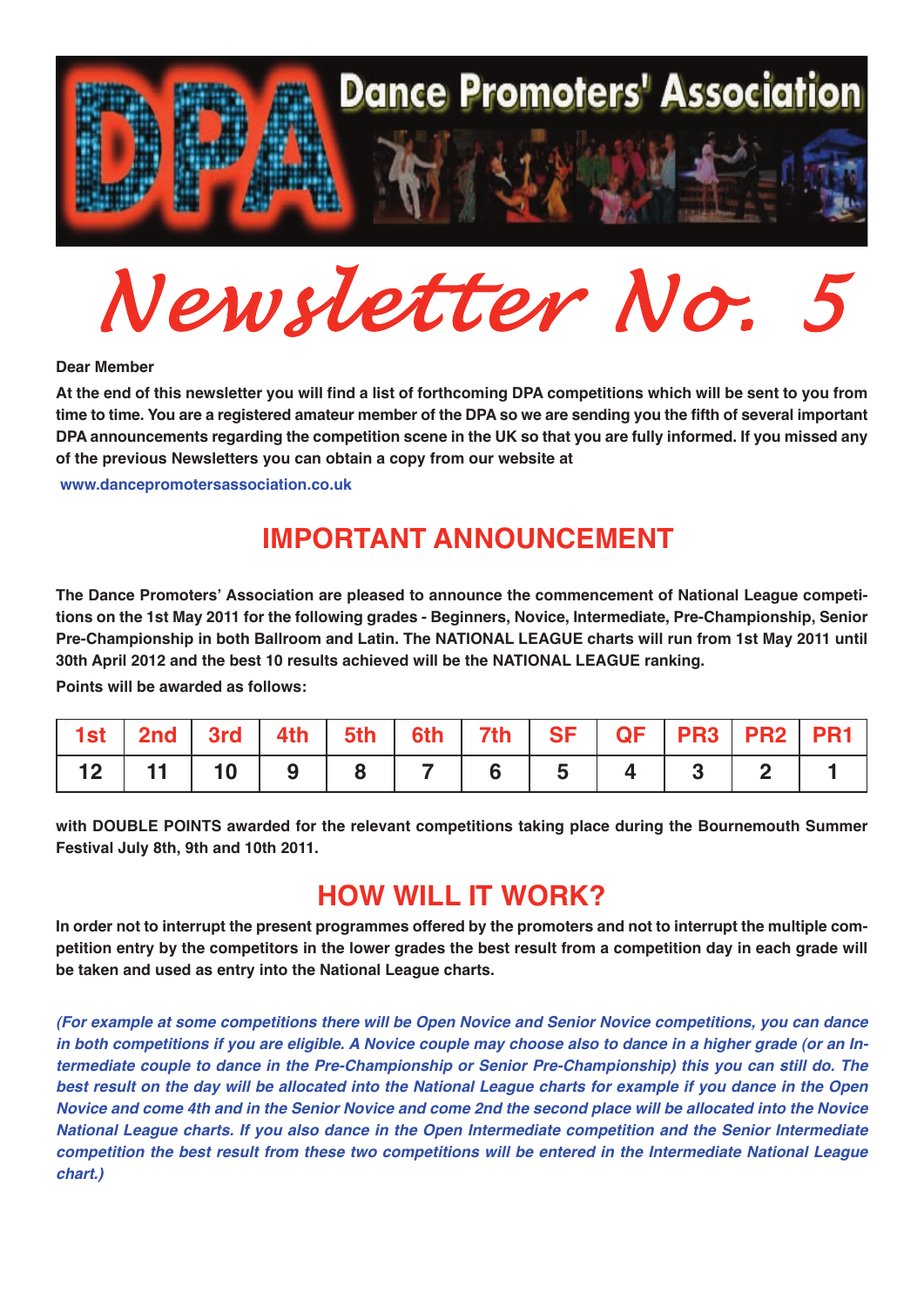## **FINALS DAY**

The top ten couples in each National League chart will be awarded a prize of a free competition at the 2012 Bournemouth Summer Festival on Thursday 5th July 2012. We are also arranging in conjunction with the Ball**room Dancers' Federation a Lecture Day to be included at the 2012 Bournemouth Summer Festival.**

## **BOURNEMOUTH SUMMER FESTIVAL**

**The Bournemouth Summer Festival incorporating the United Kingdom ʻClosed' Championships takes place on July 8th, 9th and 10th at the Pavilion Ballroom in Bournemouth. You can now enter on-line at**

**<www.dancepromotersassociation.co.uk>**

**REMEMBER THAT YOU CAN OBTAIN DOUBLE POINTS IN ALL NATIONAL LEAGUE CHARTS IN ALL THE UNITED KINGDOM CLOSED CHAMPIONSHIPS and EXTRA POINTS FOR THE BOURNEMOUTH MASTERS CHAMPI-ONSHIPS. THE LOWER GRADES WILL ALSO RECEIVE DOUBLE POINTS FOR THEIR COMPETITIONS AT BOURNEMOUTH.**

We are closing this newsletter from the DPA with the next month's list of DPA competitions in the UK. Further **future events can be obtained from our website at <www.dancepromotersassociation.co.uk>**

**Enjoy your dancing.**

If you have any questions please contact a member of the Management Executive Committee of the Dance Pro**moters' Association who are**

> **Nigel Horrocks (Chairman). Email: dpachairman@gmail.com David Trueman (Secretary). Email: dpasecretary@googlemail.com Jackie Conway (Treasurer). Email: dpatreasurer@googlemail.com John Leach. Email: editor@dance-news.co.uk Mark Lunn. Email: dpachairpersonsouth@gmail.com David Douglass. Email: susan390franklin@btinternet.com Robert Barley. Email: dpasecretarywaleswest@gmail.com Derrick Squires. Telephone: 01708 740707 Richard Hopkins. Email: dpachairpersonwaleswest@gmail.com Margaret Redmond. Email: dpachairpersonnorth@gmail.com Stan Page (Honorary President). Telephone 0121 453 1351**

**Newsletter issued to Amateur Members of the Dance Promoters' Association by the Management Executive Committee of the Dance Promoters' Association.**